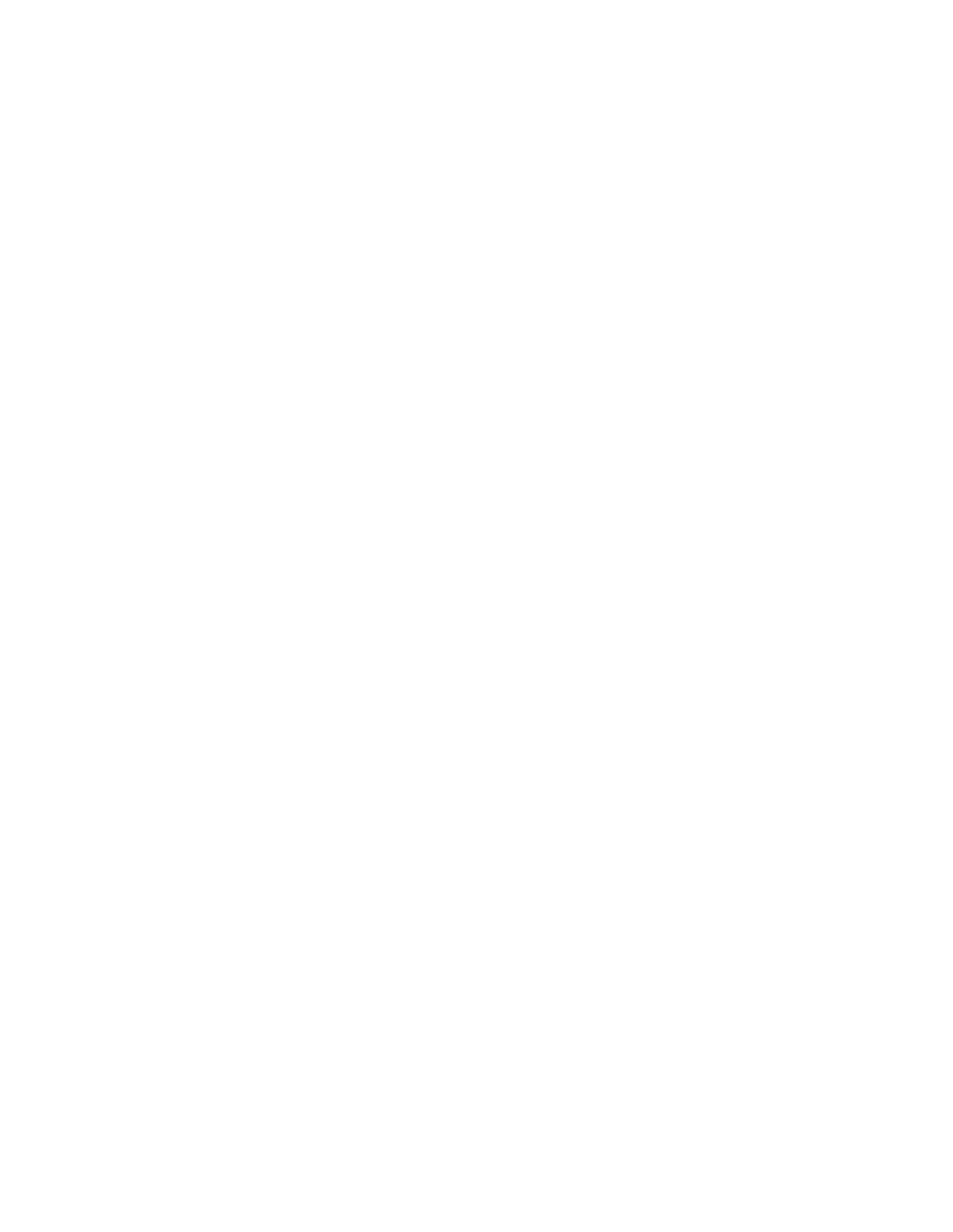# **Table of Contents**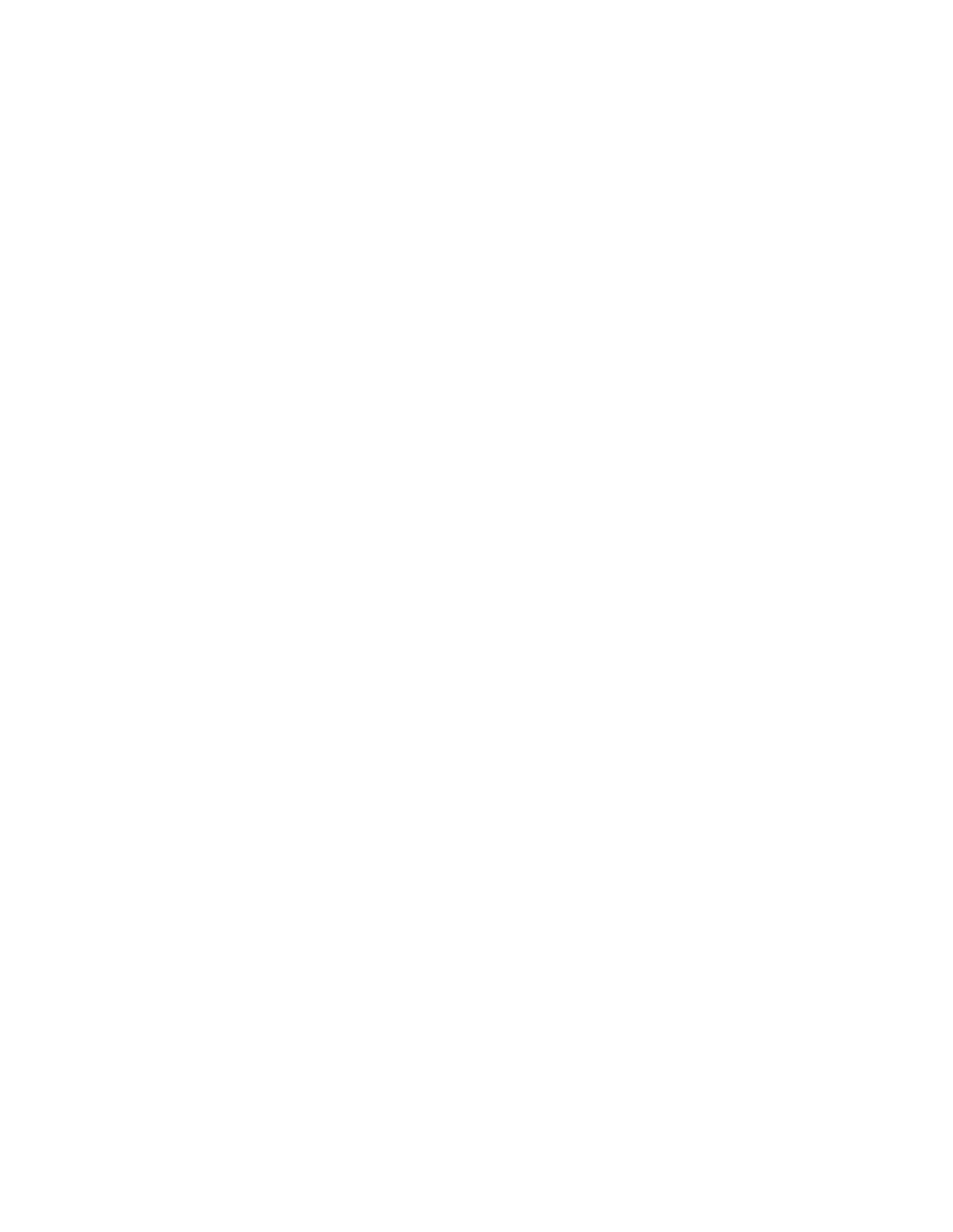# **Edgefield County Land Management Ordinance Steering Committee Meeting Agenda**

**Council Chambers June 23, 2020 5:00 PM**

| James Burt           | <b>Franklin Gabriel</b> | James Oliver         | John Hare                |
|----------------------|-------------------------|----------------------|--------------------------|
| George Thornton      | <b>Buddy Smith</b>      | Arthur Biggs         | Kevin O'Gorman           |
| <b>Brett McNeill</b> | James Johnson           | <b>Tracy Freeman</b> | <b>Charles Blackston</b> |

This agenda may be modified at any time prior to or during the meeting described herein. A vote may be held on all agenda items. The meeting may begin after the advertised start time if a reasonable adjustment to the advertised start time is needed for any reason.

- **I. Call to Order**
- **II. Invocation**
- **III. Approval of Agenda**

## **a. Approval of June 23, 2020 Steering Committee Meeting Agenda**

**IV. Approval of Minutes**

## **a. Approval of May 26, 2020 Steering Committee Meeting Minutes**

## **V. Old Business**

## **a. Draft Chapter 3 – Special Development Districts**

- **i.** The consultant team seeks any Committee discussion, review, or questions regarding the draft Chapter 3 – Special
- **b. Draft Chapter 5 – Environmental Protection**
	- **i.** The consultant team seeks any Committee discussion, review, or questions regarding the draft Chapter 5 – Environmental Protection.

## **c. Draft Chapter 8 – Procedures and Permits**

**i.** The consultant team seeks any Committee discussion, review, or questions regarding the draft of Chapter 8 – Procedures and Permits.

## **d. Status of Draft – Review of previously discussed chapters.**

**i.** The consultant team seeks any Committee discussion on the current draft of the LMO.

## **VI. New Business**

## **a. Draft Chapter 9 – Procedures**

**i.** The consultant team has prepared a draft of Chapter 9 – Procedures. The consultant team seeks Committee discussion, review, and of approval of the draft Chapter.

## **b. Draft Chapter 10 – Administration**

**i.** The consultant team has prepared a draft of Chapter 10 – Administration. The consultant team seeks Committee discussion, review, and of approval of the draft Chapter.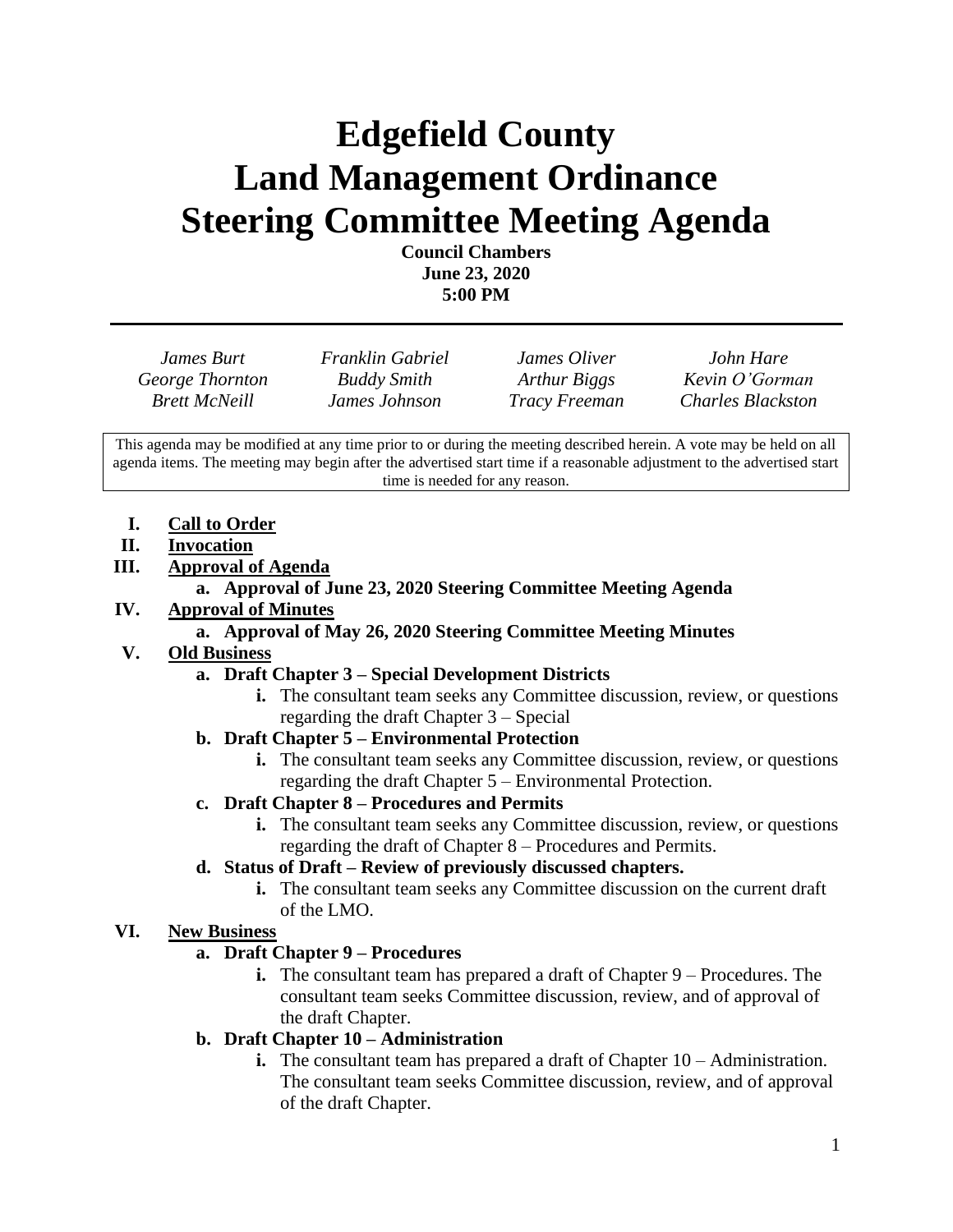## **c. Draft Chapter 11 – Appeals**

**i.** The consultant team has prepared a draft of Chapter 11 – Appeals. The consultant team seeks Committee discussion, review, and of approval of the draft Chapter.

## **d. The Path Forward**

**i.** The consultant team would like discussion and direction on future meetings of the LMO steering committee.

# **VII. Adjournment**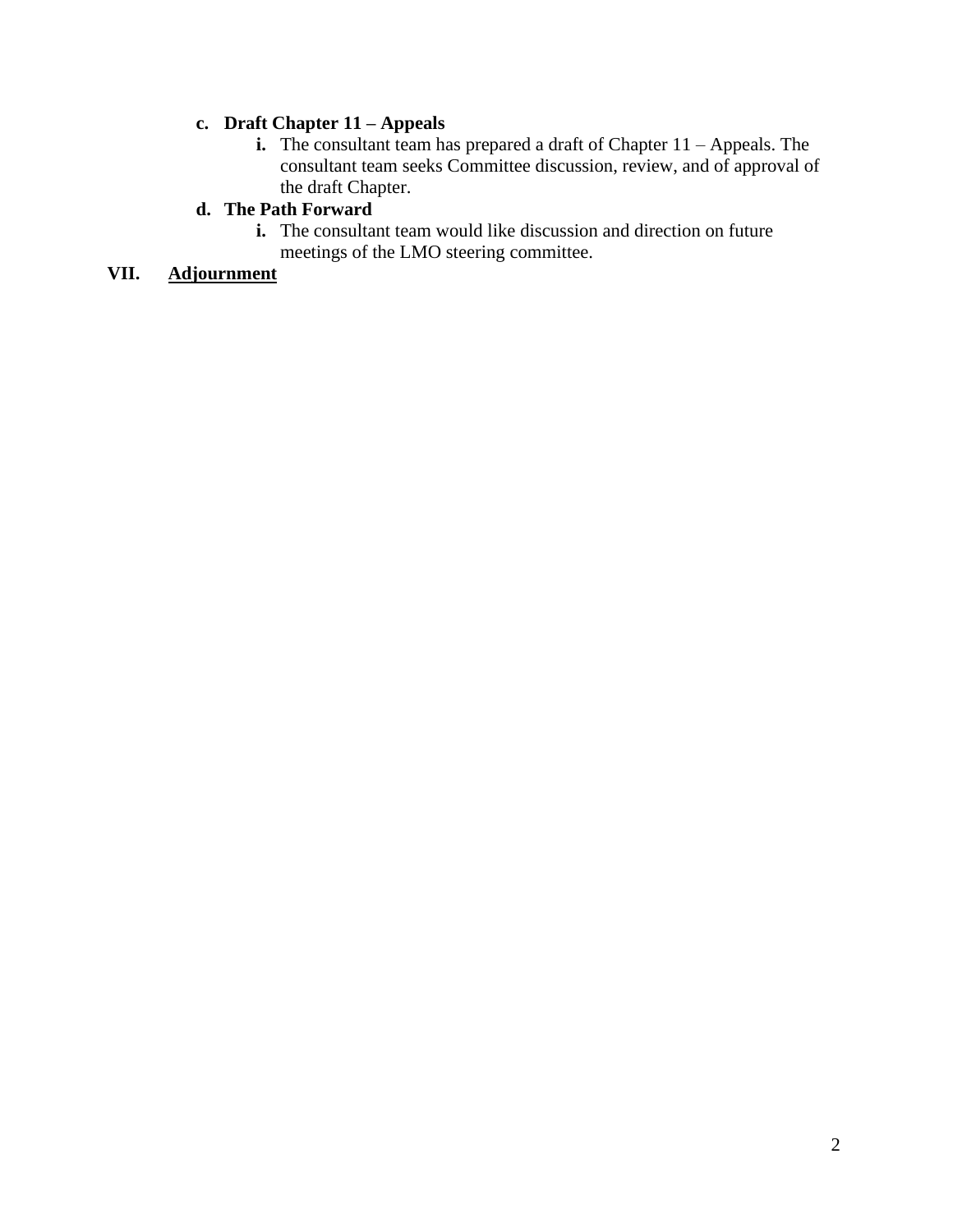# **Edgefield County Land Management Ordinance Steering Committee Meeting Minutes**

**County Council Chambers May 26, 2020 5:00 PM**

| James Burt           | Franklin Gabriel   | James Oliver         | John Hare                |
|----------------------|--------------------|----------------------|--------------------------|
| George Thornton      | <b>Buddy Smith</b> | Arthur Biggs         | Kevin O'Gorman           |
| <b>Brett McNeill</b> | James Johnson      | <b>Tracy Freeman</b> | <b>Charles Blackston</b> |

The Edgefield County LMO Steering Committee Meeting was held on Tuesday May 26, 2020 on a Zoom call at 5:00pm. Notice of the time date and agenda of this meeting was provided to The Edgefield Advertiser and others when requested. Any questions regarding the Steering Committee should be directed to the County's Planner Kevin Singletary **ksingletary@edgefieldcounty.sc.gov** 

**Members present:** Burt, Thornton, Blackston, Johnson, and Freeman.

**Members leaving early:** Thornton.

**Members absent:** Gabriel, Smith, O'Gorman, McNeill, Oliver, Biggs, and Hare.

**Staff present:** Clark, Singletary, Wall, and Paradise

- **I. Call to Order** Burt called the meeting to order at 5:07 pm.
- **II. Invocation** Burt gave the invocation.

## **III. Approval of Agenda**

**a. Approval of May 7, 2020 Steering Committee Meeting Agenda** No Quorum to vote.

#### **IV. Approval of Minutes**

**a. Approval of February 25, 2020 Steering Committee Meeting Minutes** No Quorum to vote.

#### **V. Old Business**

- **a. Draft Chapter 1 – Adoption, Purpose, and Applicability**
	- **i.** The consultant team seeks any Committee discussion, review, or questions regarding the draft Chapter 1.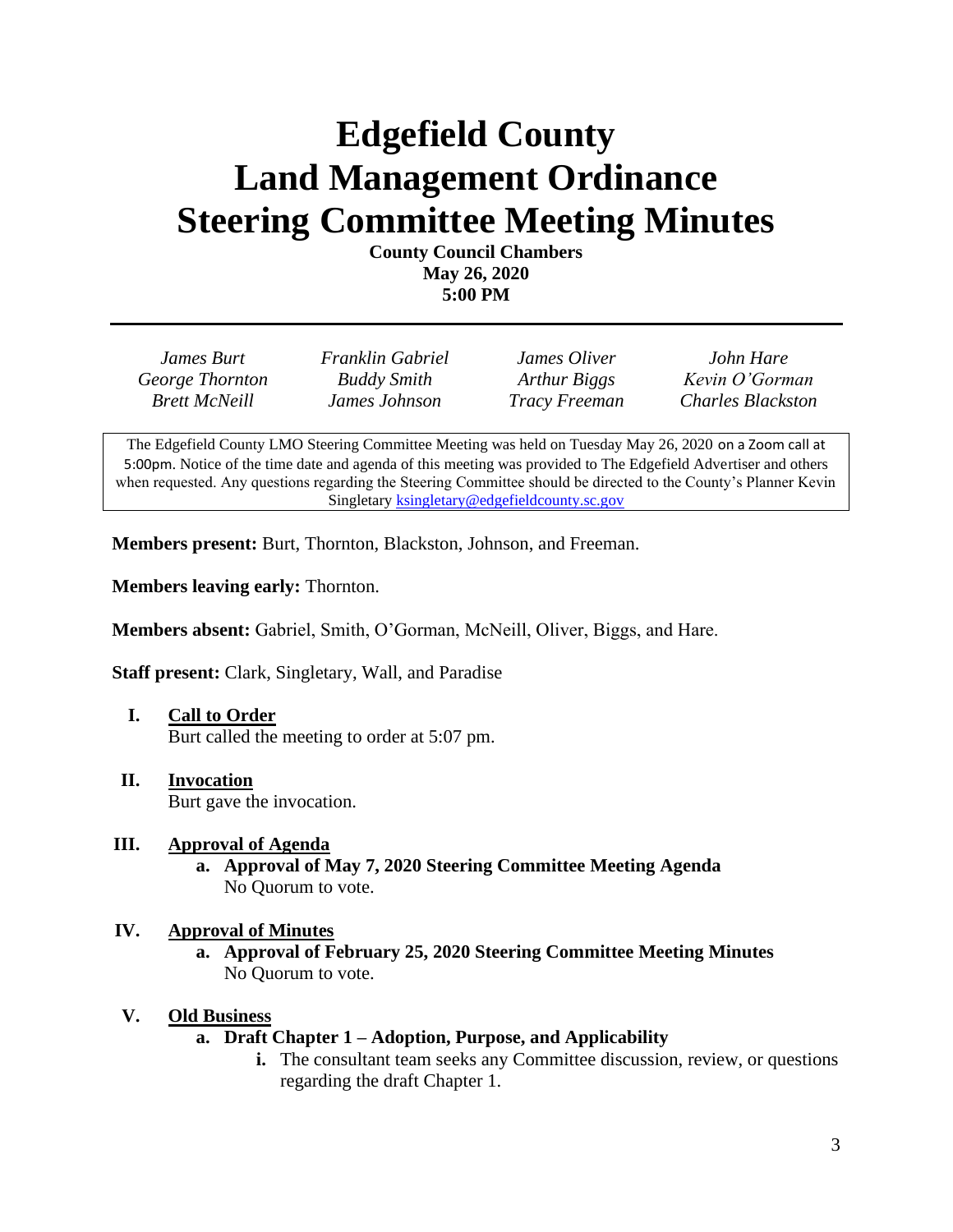Ford went over the draft of Chapter 1, he mentioned there were not many changes. He said he would make sure to insert the state code and the exempt properties. Paradise commented that it looked good. Ford said they added non-conforming lots to Chapter 12 and then he went over the definitions. Paradise suggested referring to the glossary and Hatley agreed and said the definitions need to be in one place and reference the reader to the glossary. Paradise asked what was decided on 1.5.3.4 and Clark said they are going to change it to similar type dwelling. Burt agreed.

## **b. Draft Chapter 2 – Zoning Districts and Land Uses**

**i.** The consultant team has made alterations to the contents of draft Chapter 2. The consultant team will review these alterations and seeks any Committee discussion, review, or questions regarding the draft Chapter 2.

Ford went over the proposed changes in Chapter 2, Planned Residential Development and said the terminology was problematic and used a court case in Charleston as an example. He went over Article 2.4, Zoning Maps and overlay districts. He said they are mainly based on design and are more restrictive. [A Commissioner] asked what the RV mix use allows, and Ford said that Singletary was checking on that. Ford then went over Zoning Districts, Overlays, County Protecting Flood Plans, Principal Use Table and also where PUD and CRD are allowed on the basis of the act that adopts them.

Clark said the Flood Hazard Overlay has been sent to the EMA Director and she is getting with FEMA to see if there's any issues. Paradise added it was on her agenda this week.

#### **c. Draft Chapter 7 – Signs**

**i.** The consultant team has made alteration to the contents of draft Chapter 7. The consultant team will review these alterations and seeks any Committee discussion, review, or questions regarding the draft Chapter 7.

Ross updated the committee on the draft per the last meetings conversation. He said that a sign in a special purpose district may have more requirements. Paradise said he wanted to include a chart for zoning districts and which signs apply. Ford said there were only three districts but he can do a chart. Burt asked about flag poles on residential use and added that some people might want more than one flag on one pole. Hatley said it is carried over language from the old ordinance and Ford stated that they could ask for a variance for that.

## **VI. New Business**

### **a. Draft Chapter 3 – Special Development Districts**

**i.** The consultant team has prepared a draft of Chapter 3 – Special Development Districts. The consultant team seeks Committee discussion, review, and of approval of the draft Chapter.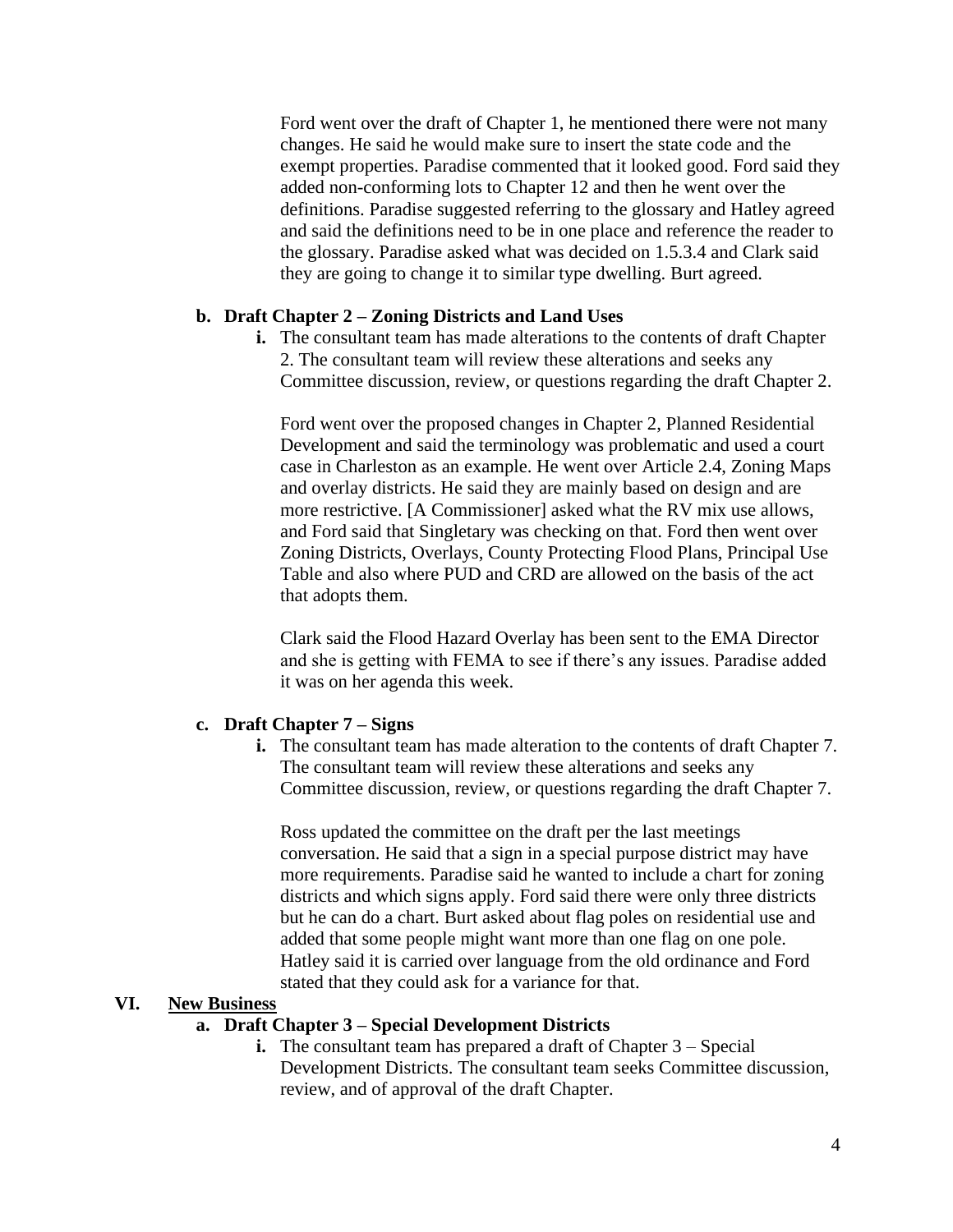Ford said they had lots of issues they are working through. He mentioned Section 3.3.3 Chapter 6 needs additional dimension requirements. He also asked if a Plan Unit Development District should be 5 or 10 acres minimum parcel size and Burt said 5 acres is reasonable with a minimum of 300 feet and max 200 feet.

There was a discussion on open space in PUDs and on the maximum height for buildings in a PUD. They went on to discuss CRD and Blackston asked about the internal parking because he had an issue with it being no more than 300 feet apart. Ford said inside to outside parking there are no restrictions on run over parking. Paradise asked if a curb cut is required every 300 feet, because DOT might not approve that. There was a discussion about parking in PUDs and access into streets.

Ford went over the landscaping requirements and Paradise clarified that was requirements on the common areas not individual yards because that would be up to the HOA.

Ford went over the Overlay Districts and it was decided the staff would go back and look at specifics for boundaries in Table 3.4. Ford brought up that Johnston was much less defined as to what is allowed and said a plan study would be done at a later date.

#### **b. Draft Chapter 5 – Environmental Protection**

**i.** The consultant team has prepared a draft of Chapter 5 – Environmental Protection. The consultant team seeks Committee discussion, review, and of approval of the draft Chapter.

Ford went over Flood Hazard and said they changes section 18.161 but most was in good shape. He moved on to the vested rights (5.3.11) and asked if it was in the appropriate place, he said he would temporarily leave it there.

### **c. Draft Chapter 8 – Procedures and Permits**

**i.** The consultant team has prepared a draft of Chapter 8 – Procedures and Permits. The consultant team seeks Committee discussion, review, and of approval of the draft Chapter.

Hatley went over the topics of: Project Design and Construction Standards Infrastructure Development of roads Curb Cuts Present as is Slight reorganization Water and sewer system